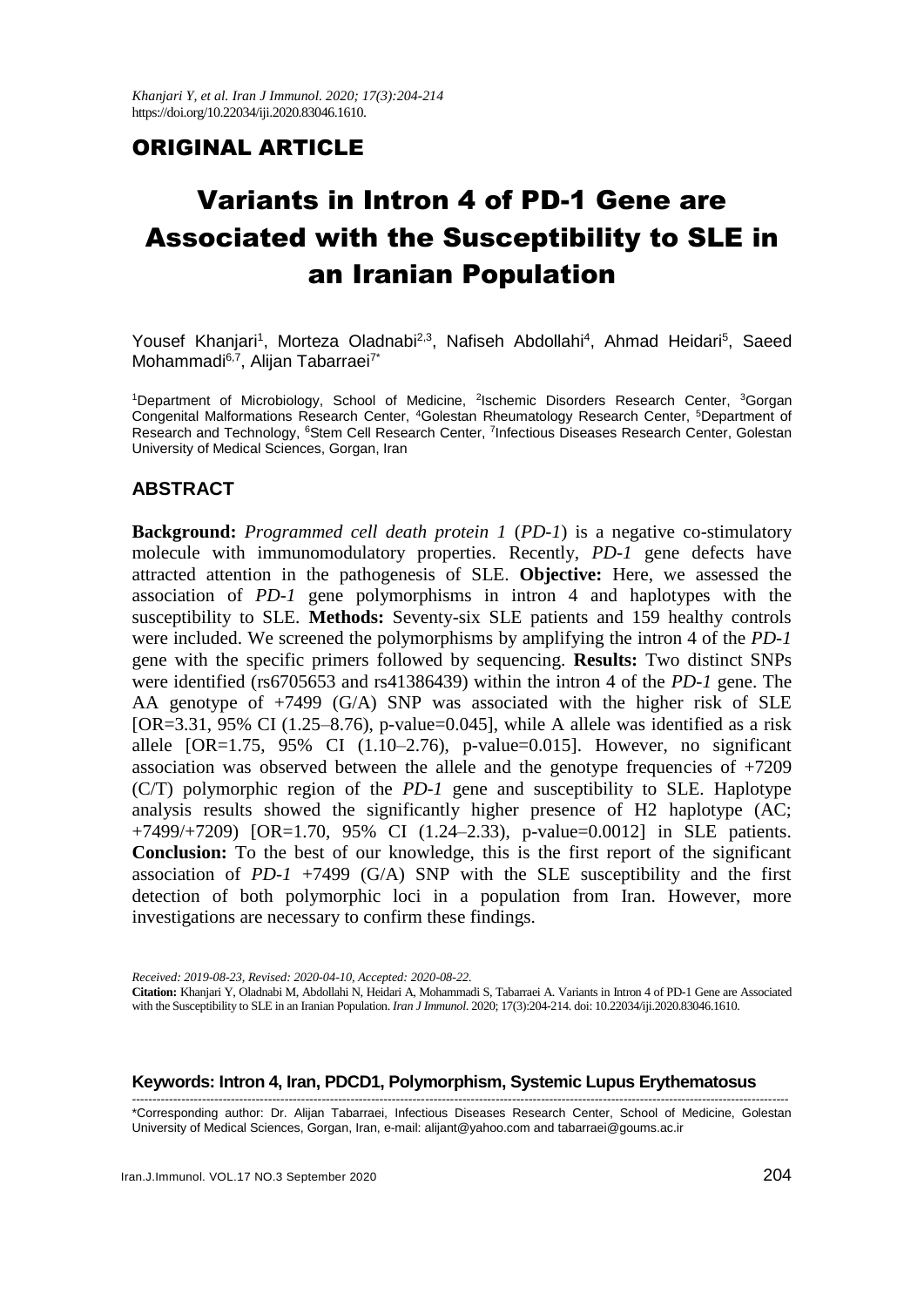#### **INTRODUCTION**

*Systemic lupus erythematosus* (SLE) is a complex immunogenetic and chronic disease, defined by the destruction of self-tolerance, imbalanced immune response against selfantigens, augmentation of autoantibodies, and disturbed clearance of immune complexes and apoptotic cells [\(1\)](#page-8-0), which may eventually lead to irrecoverable end organ damage [\(2-4\)](#page-8-1). Different environmental and infectious agents such as continuous exposure to sunlight (UVirradiation) and EBV virus may trigger the onset of SLE among predisposed susceptible individuals[\(5,](#page-8-2)[6\)](#page-8-3). Although SLE is widespread in most countries and ethnicities, it is more prevalent in Asians, Afro-Americans, Afro-Caribbean and Hispanic Americans than in the Caucasians [\(7\)](#page-8-4). The incidence of SLE is also higher in female patients, especially during child-bearing ages[\(8](#page-8-5)[,9\)](#page-8-6). SLE is a common disease in Iran with the estimated prevalence of 40 patients in 100,000 population [\(10\)](#page-8-7). *Programmed cell death protein 1* (PDCD1 or PD-1) is an inhibitory or co-stimulatory molecule, abundantly found on the surface of activated T lymphocytes, B lymphocytes, natural killer (NK) cells and mononuclear cells [\(11\)](#page-8-8). PD-1 is also an immunoregulatory molecule regulating lymphocyte activation and cytokine production through interaction with its specific ligands, PD-L1 and PD-L2 [\(12\)](#page-8-9). It belongs to the CD28 superfamily and plays a crucial role in regulating the immune balance needed for self-tolerance [\(13\)](#page-8-10). *PD-1* gene is located on chromosome 2q37.3, contains six distinct introns, and its transcription produces three alternatively spliced mRNAs [\(14\)](#page-8-11). *PD-1* gene polymorphisms and its deregulated expressions have been attributed to the development and propagation of various autoimmune disorders such as SLE [\(15-21\)](#page-9-0). One of the most important polymorphic regions among *PD-1* intronic loci is intron 4, which contains particular transcription sites for several regulatory elements such as NFκB, RUNX1 and E-BOX [\(22\)](#page-9-1). Possible polymorphisms in intron 4 may affect the specific binding sites of these factors and alter the transcription process or even the expression of *PD-1*. However, there is still lack of evidence expressing the role of *PD-1* gene polymorphisms among SLE patients, particularly in intron 4 [\(17\)](#page-9-2). In the present study, we aimed to investigate the association between *PD-1* gene polymorphisms in intron 4 and susceptibility to SLE in an Iranian population in the southeast of the Caspian Sea, Iran.

#### **MATERIALS AND METHODS**

**Patients, Controls and Sample Collection.** Seventy-six (76) patients complying with at least 4 items of the revised American College of Rheumatology (ACR) principles for SLE diagnosis [\(23\)](#page-9-3) and 159 healthy subjects were recruited in this study. The successfully sequenced and reliable genotyping results were used for further analyses, while samples without genotyping results in the region of interest were not included. All patients were referred to Sayyad Shirazi Educational Hospital, Rheumatology Department, Golestan University of Medical Sciences. Table 1 lists the demographic data, clinical characteristics and laboratory parameters of SLE patients and healthy subjects. All patients or controls who were diagnosed with or claimed to suffer from an active inflammatory condition, pregnant participants or individuals with the family history of all other autoimmune diseases were not included. All participants were notified about the objectives and possible outcomes of the study, and a signed informed consent was obtained according to the Declaration of Helsinki guidelines [\(24\)](#page-9-4). The Ethics Committee of Golestan University of Medical Sciences (GoUMS) also approved the methods of the current research dealing with human specimens.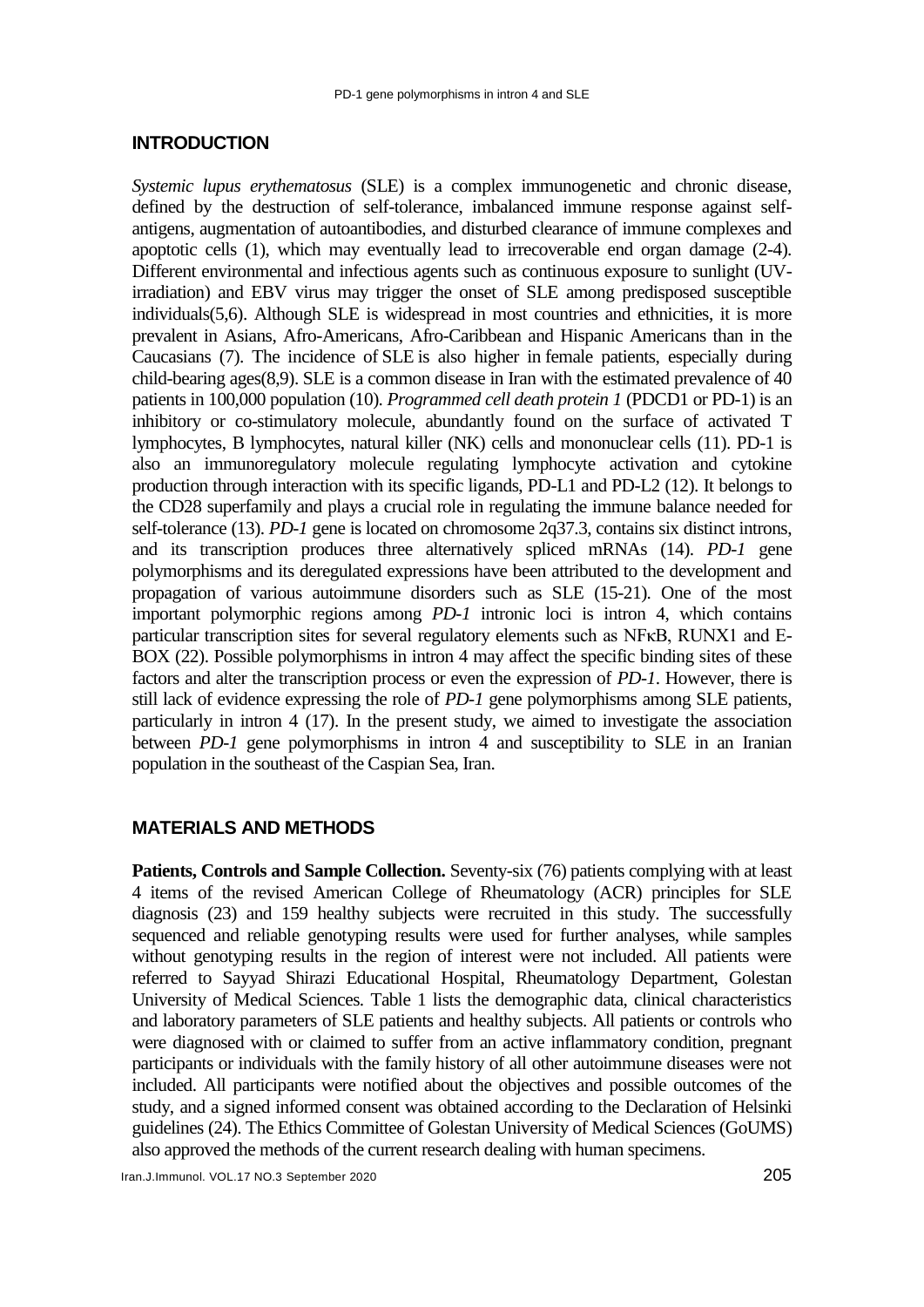| <b>Characteristics</b> |                                      | <b>SLE</b> patients | <b>Healthy subjects</b> |  |
|------------------------|--------------------------------------|---------------------|-------------------------|--|
|                        |                                      | $(N=76)$            | $(N=159)$               |  |
| Age                    |                                      | $38.10 \pm 13.42$   | $42.94 \pm 15.47$       |  |
|                        | <b>Female</b>                        | 71 (93.4%)          | 91 (57.2%)              |  |
| <b>Gender</b>          | <b>Male</b>                          | $5(6.6\%)$          | 68 (42.8%)              |  |
|                        | Anti-dsDNA titer                     | $123.37 \pm 17.42$  |                         |  |
|                        | Leukopenia                           | 29 (38.2%)          |                         |  |
| <b>ESR</b>             |                                      | 27.75±17.04         |                         |  |
| C <sub>3</sub>         |                                      | $1.27 \pm 0.45$     |                         |  |
|                        | C <sub>4</sub>                       | $0.31 \pm 0.18$     |                         |  |
|                        | <b>CH50</b>                          | 48.95±13.56         | -                       |  |
|                        | <b>MPO</b>                           | $1.24 \pm 0.25$     |                         |  |
|                        | <b>ANA</b>                           | $2.64 \pm 2.19$     |                         |  |
|                        | <b>ANCA</b>                          | $2.72 \pm 2.46$     |                         |  |
|                        | <b>CRP</b>                           | 14 (18.4%)          |                         |  |
|                        | <b>Lupus Nephritis</b><br>21 (27.6%) |                     |                         |  |
|                        | <b>SLEDAI</b>                        | $17.17 \pm 13.15$   |                         |  |

#### **Table 1. Clinical characteristics and laboratory findings of patients with systemic lupus erythematosus and healthy subjects**.

\*Values are the number (%) of participants and/or means ± SD (standard deviation). Anti-dsDNA: anti–double-stranded DNA; Leukopenia: White blood cell counts lower than 3000 per µL; ESR: erythrocyte sedimentation rate; C3: complement component 3; C4: complement component 4; CH50: Total complement activity; MPO: myeloperoxidase (MPO); ANCA: anti-neutrophil cytoplasmic antibody; CRP: C-reactive protein; ANA: Antinuclear antibodies; SLEDAI: Systemic Lupus Erythematosus Disease Activity Index.

Iran.J.Immunol. VOL.17 NO.3 September <sup>2020</sup>206 **Genomic DNA Extraction and Screening** *PD-1* **SNPs within Intron 4.** A total volume of 5 ml whole blood was taken from all participants. Genomic DNA was extracted from peripheral blood leukocytes using the NucleoSpin® Blood mini spin DNA preparation kit (Macherey-Nagel, Duren, Germany) according to the manufacturer's protocols. Extracted DNA was stored at -70ºC until polymerase chain reaction (PCR) amplifications were conducted. The locus was amplified, and sequencing was the method of choice to screen the polymorphisms within the intron 4 of the PD-1 gene. The sequences of intron 4 specific primers obtained from Nielsen *et al.* [\(25\)](#page-9-5) were as follows: forward: 5'-ACAATAGGAGCCAGGCGCA-3'; reverse: 5'- GGGTCCTCCTTCTTTGAGG -3'. PCR amplifications were performed in a final volume of 25 μL reaction mixture (Genetbio, Daejeon, Republic of Korea) containing the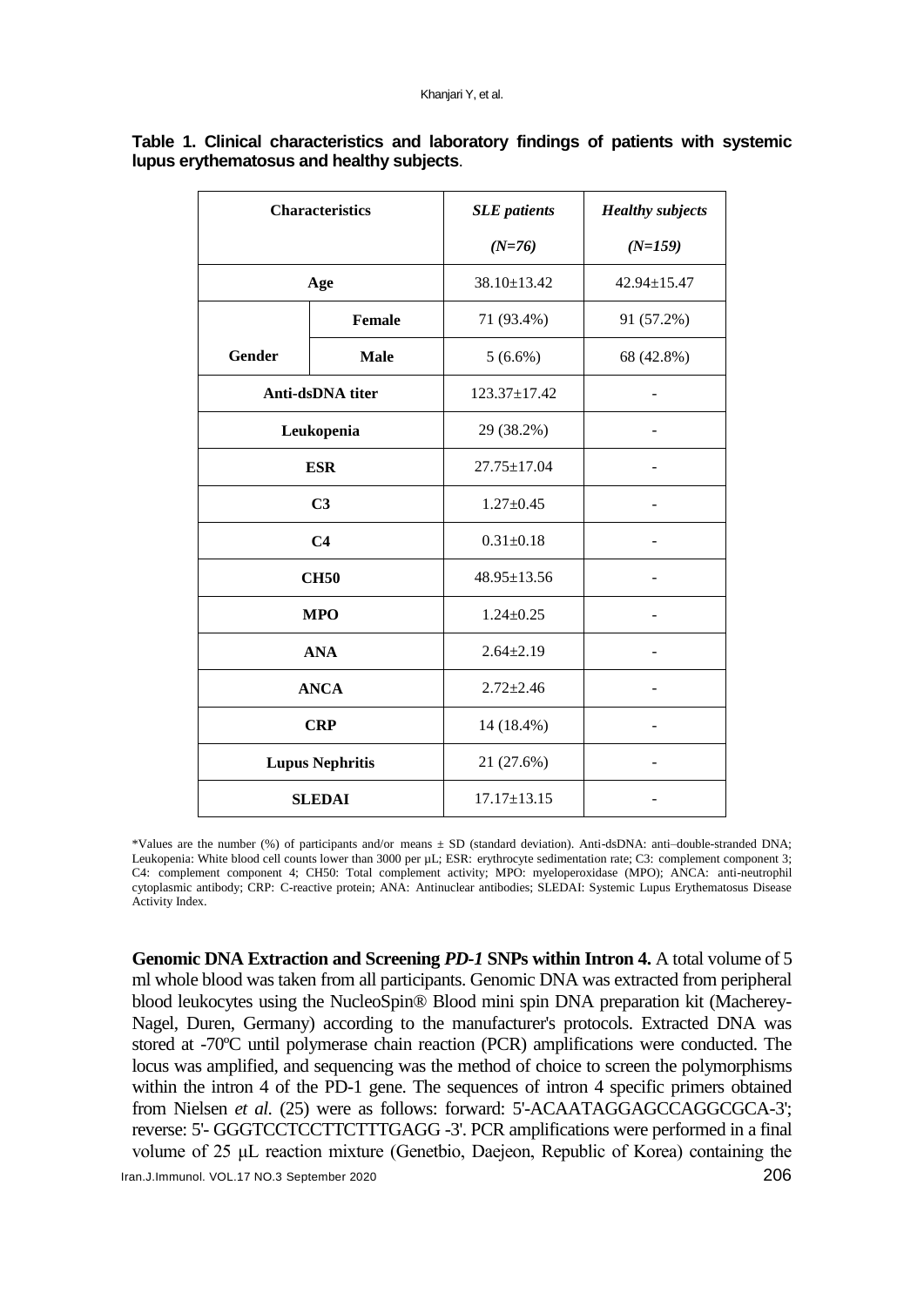following reagents: 100 ng genomic DNA, 10 pmol of each primer, 1 unit of Taq DNA polymerase, 10X PCR buffer, 2 mM MgCl<sup>2</sup> and 0.2 mM dNTP mixture. The amplification of the desired site was carried out in an Eppendorf Thermal Cycler (Hauppauge, New York, USA) with an initial denaturation step at 95°C for 5 min, followed by 35 cycles of 30 sec at 95°C, 40 sec at 61°C,72°C for 40 sec with a final extension step at 72°C for 5 min. The amplified PCR products were visualized under UV radiation as a single band with a length of 695 base pairs after electrophoresis on a 2% agarose gel containing the SYBR safe DNA stain (Sinaclon Co., Iran). The PCR products were then transferred to the Topaz Gene Research Company and subjected to sequencing by a 3730XL automatic DNA sequencer (ABI, USA). Finally, the CodonCode Aligner 6.0.2 software (CodonCode Corporation, USA) was used to assemble the sequencing results of SLE patients and healthy subjects with the reference sequence and to identify polymorphic sites.

**Statistical Analysis.** Pearson's goodness of fit test was used to analyze the Hardy-Weinberg equilibrium (HWE) for each polymorphic region in both groups of SLE patients and healthy subjects. The SNPstats software (http://bioinfo.iconcologia. net/SNPStats) [\(26\)](#page-9-6) and the Arlequin software package 3.5.2.2 (http://cmpg.unibe.ch/ software/arlequin35/) [\(27\)](#page-9-7) were used to reconstruct haplotypes upon adjusting sex and age covariates to each other. Statistical analysis was performed using the SPSS 22.0 (SPSS, Chicago, USA) software. To evaluate case-control study associations, the odds ratio (OR) and 95% confidence interval (CI) were determined. The genotype and haplotype frequencies in each group were examined by the *Chi* square goodness of fit test  $(\gamma 2)$ . p-values less than 0.05 were considered significant.

#### **RESULTS**

Analysis of the sequencing results of SLE patients compared to 69 recognized polymorphic loci within the intron 4 of the *PD-1* gene revealed two distinct SNPs (rs6705653 and rs41386439).

#### **The Association of Distinguished Alleles and Genotypes with the Susceptibility to SLE.**

Four different inheritance models were applied to investigate the association of identified *PD-1* gene polymorphisms with SLE and to evaluate the distribution of related alleles and genotypes. We demonstrated that the GG genotype of *PD-1* +7499 (G/A) was more commonly observed in healthy controls. By setting the GG genotype as the reference prior to adjustment by covariates (gender and age), the association of AA genotype with SLE was delineated [OR=3.03, 95% CI (1.39–6.61), p-value=0.02]. The evaluation of allele frequencies also conceded a remarkable association of A allele with SLE [OR=1.68, 95% CI (1.15–2.46), p-value=0.0072]. After adjustment by covariates, AA genotypes were associated with the elevated risk of SLE under the co-dominant model [OR=3.31, 95% CI (1.25–8.76), p-value=0.045]. Likewise, the A allele was significantly associated with SLE susceptibility after sex- and age-adjustment [OR=1.75, 95% CI (1.10–2.76), p-value=0.015]. Table 2 illustrates the frequencies of genotypes of *PD-1* +7499 (G/A) under other inheritance models before and after adjustment by covariates.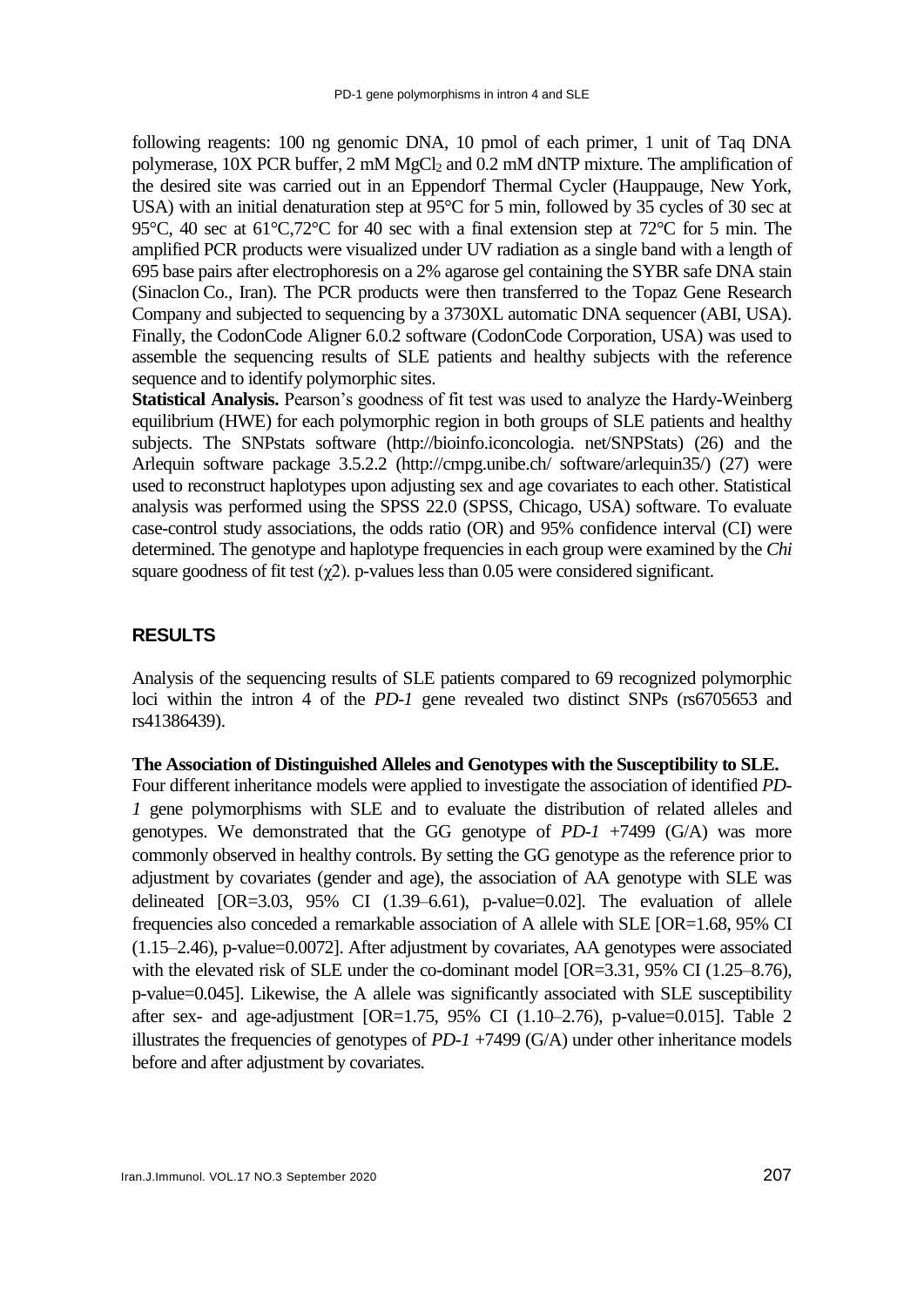#### **Table 2. The frequencies of alleles and genotypes of rs6705653 (+7499, G/A) within the intron 4 of the PD-1 gene among SLE patients and healthy subjects under different inheritance models.**

| <b>Genotypes and</b><br>alleles |                               | Healthy subjects  | SLE patients   | OR (95% CI)                | $P$ -value | OR (95% CI)             | $P$ -value |  |
|---------------------------------|-------------------------------|-------------------|----------------|----------------------------|------------|-------------------------|------------|--|
|                                 |                               | $(n=149)$         | $(n=76)$       |                            |            |                         |            |  |
|                                 |                               | Number $(\% )$    | Number $(\% )$ | Not adjusted               |            | Adjusted by covariates* |            |  |
|                                 | G                             | 202 (68%)         | 82 (54%)       | Reference                  |            |                         |            |  |
|                                 | $\mathbf A$                   | 96 (32%)          | 70 (46%)       | $1.68(1.15-2.46)$          | 0.0072     | $1.75(1.10-2.76)$       | 0.015      |  |
|                                 |                               | Co-dominant model |                |                            |            |                         |            |  |
|                                 | GG                            | 71 (47.6%)        | 26 (34.2%)     | Reference                  |            |                         |            |  |
|                                 | <b>AG</b>                     | 60 (40.3%)        | 30 (39.5%)     | $1.37(0.73-2.56)$          | 0.02       | $1.49(0.72 - 3.08)$     | 0.045      |  |
| rs6705653 (+7499, G/A)          | AA                            | 18 (12.1%)        | 20 (26.3%)     | $3.03(1.39-6.61)$          |            | $3.31(1.25-8.76)$       |            |  |
|                                 | <b>Dominant</b> model         |                   |                |                            |            |                         |            |  |
|                                 | GG                            | 71 (47.6%)        | 26 (34.2%)     | Reference                  |            |                         |            |  |
|                                 | $AG+AA$                       | 78 (52.4%)        | 50 (65.8%)     | $1.75(0.99-3.10)$<br>0.053 |            | $1.89(0.97-3.68)$       | 0.059      |  |
|                                 | <b>Recessive model</b>        |                   |                |                            |            |                         |            |  |
|                                 | $GG+AG$                       | 131 (87.9%)       | 56 (73.7%)     | Reference                  |            |                         |            |  |
|                                 | AA                            | 18 (12.1%)        | 20 (26.3%)     | $2.60(1.28-5.28)$          | 0.0085     | $2.74(1.11-6.77)$       | 0.025      |  |
|                                 | Over-dominant model           |                   |                |                            |            |                         |            |  |
|                                 | $GG+AA$                       | 89 (59.7%)        | 46 (60.5%)     | Reference                  |            |                         |            |  |
|                                 | AG                            | 60 (40.3%)        | 30 (39.5%)     | $0.97(0.55-1.70)$          | 0.91       | $1.07(0.55-2.09)$       | 0.84       |  |
|                                 | $X^2$ HWE* ( <i>P</i> -value) | 4.12(0.35)        | 3.21(0.071)    |                            |            |                         |            |  |

\**The level of significance:* 0.05. Significant associations are also shown in bold. To standardize risk assessment, sex and age adjustment was conducted. Fisher's exact test was also performed for *Hardy-Weinberg equilibrium*. The unreliable sequencing results are not included and regarded as missing data.

Regarding the *PD-1* +7209 (C/T) polymorphic region, the CC genotype with the highest prevalence in healthy subjects was set as reference. However, no significant association was observed between TT [OR=1.29, 95% CI (0.36–4.61)] or CT [OR=1.39, 95% CI (0.72– 2.6.7)] genotypes and the susceptibility to SLE under the co-dominant model before sex- and age-adjustment (p-value=0.6). Analysis of genotypes by adjusted covariates did not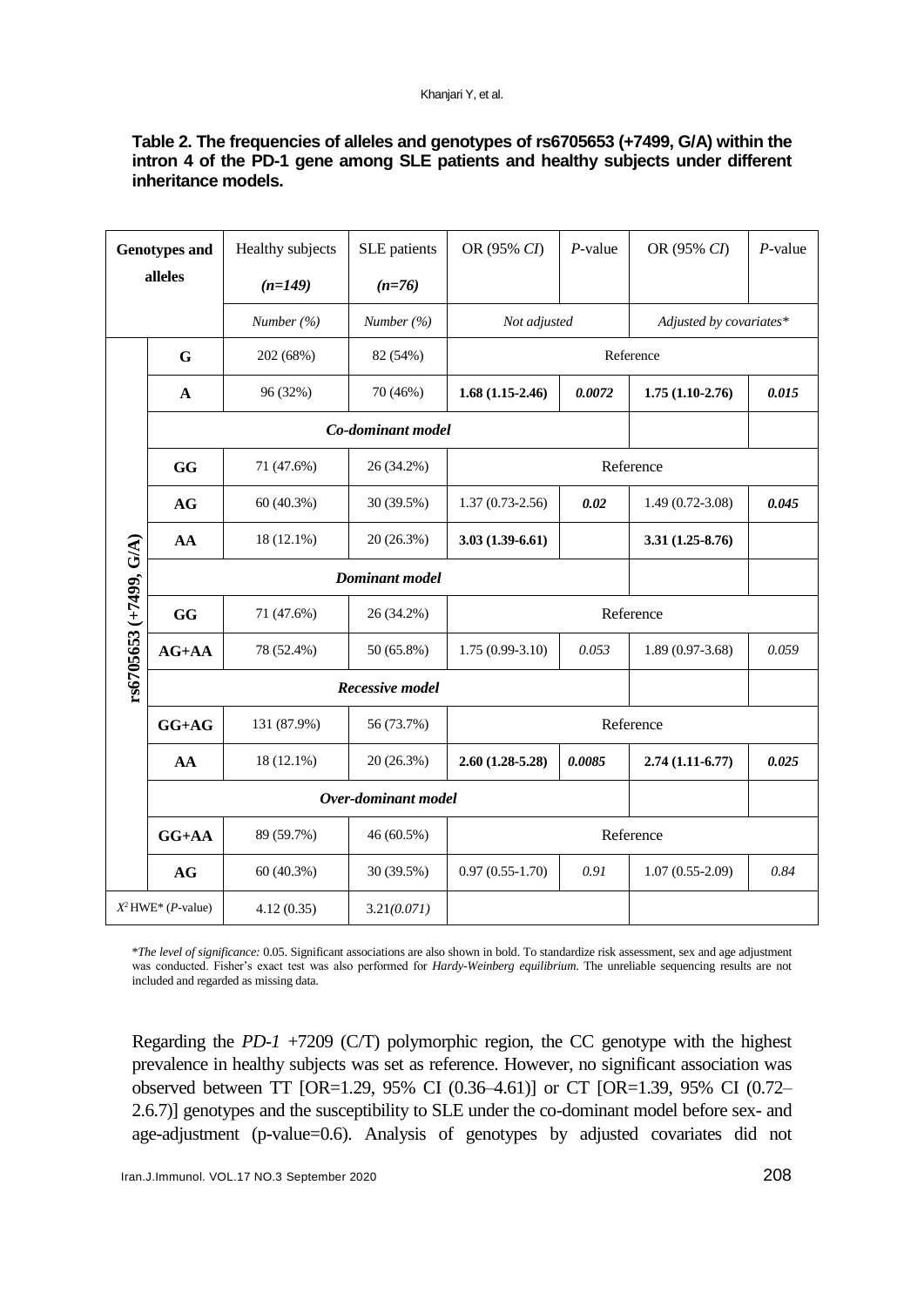significantly alter the odds ratios. Under the co-dominant model, both TT [OR=1.28, 95% CI  $(0.23–7.06)$ ] and CT [OR=1.39, 95% CI  $(0.63–3.06)$ ] genotypes were not associated with the susceptibility to SLE (p-value=0.7). Moreover, no significant association was observed between *PD-1* +7209 (C/T) genotypes and SLE under other inheritance models (Table 3).

#### **Table 3. The frequencies of alleles and genotypes of rs41386439 (+7209, C/T) within the intron 4 of the PD-1 gene among SLE patients and healthy subjects under different inheritance models.**

| <b>Genotypes and</b>    |                               | Healthy subjects | SLE patients   | OR (95% CI)         | $P$ -value | OR (95% CI)             | $P$ -value |
|-------------------------|-------------------------------|------------------|----------------|---------------------|------------|-------------------------|------------|
| alleles                 |                               | $(n=158)$        | $(n=76)$       |                     |            |                         |            |
|                         |                               | Number $(\% )$   | Number $(\% )$ | Not adjusted        |            | Adjusted by covariates* |            |
|                         | $\mathbf C$                   | 271 (86%)        | 125 (82%)      |                     |            | Reference               |            |
|                         | Т                             | 45 (14%)         | 27 (18%)       | $1.25(0.77-2.02)$   | 0.37       | $1.27(0.69-2.33)$       | 0.45       |
| rs41386439 (+7209, C/T) | Co-dominant model             |                  |                |                     |            |                         |            |
|                         | CC                            | 120 (76%)        | 53 (69.7%)     | Reference           |            |                         |            |
|                         | CT                            | 31 (19.6%)       | 19 (25%)       | $1.39(0.72 - 2.67)$ | 0.6        | $1.39(0.63-3.06)$       | 0.7        |
|                         | <b>TT</b>                     | $7(4.4\%)$       | $4(5.3\%)$     | $1.29(0.36-4.61)$   |            | $1.28(0.23 - 7.06)$     |            |
|                         | <b>Dominant</b> model         |                  |                |                     |            |                         |            |
|                         | CC                            | 120 (76%)        | 53 (69.7%)     | Reference           |            |                         |            |
|                         | $CT+TT$                       | 38 (24.1%)       | 23 (30.3%)     | $1.37(0.74 - 2.52)$ | 0.31       | $1.37(0.65 - 2.89)$     | 0.4        |
|                         | Recessive model               |                  |                |                     |            |                         |            |
|                         | $CC+CT$                       | 151 (95.6%)      | 72 (94.7%)     | Reference           |            |                         |            |
|                         | <b>TT</b>                     | $7(4.4\%)$       | $4(5.3\%)$     | $1.20(0.34-4.23)$   | 0.78       | $1.19(0.22 - 6.47)$     | 0.84       |
|                         | Over-dominant model           |                  |                |                     |            |                         |            |
|                         | $CC+TT$                       | 127 (80.4%)      | 57 (75%)       | Reference           |            |                         |            |
|                         | <b>CT</b>                     | 31 (19.6%)       | 19 (25%)       | $1.37(0.71 - 2.62)$ | 0.35       | $1.37(0.63 - 3.01)$     | 0.43       |
|                         | $X^2$ HWE* ( <i>P</i> -value) | 1.58(0.20)       | 0.35(0.56)     |                     |            |                         |            |

\**The level of significance:* 0.05. Significant associations are also shown in bold. To standardize risk assessment, sex and age adjustment was conducted. Fisher's exact test was also performed for *Hardy-Weinberg equilibrium*. The unreliable sequencing results are not included and regarded as missing data.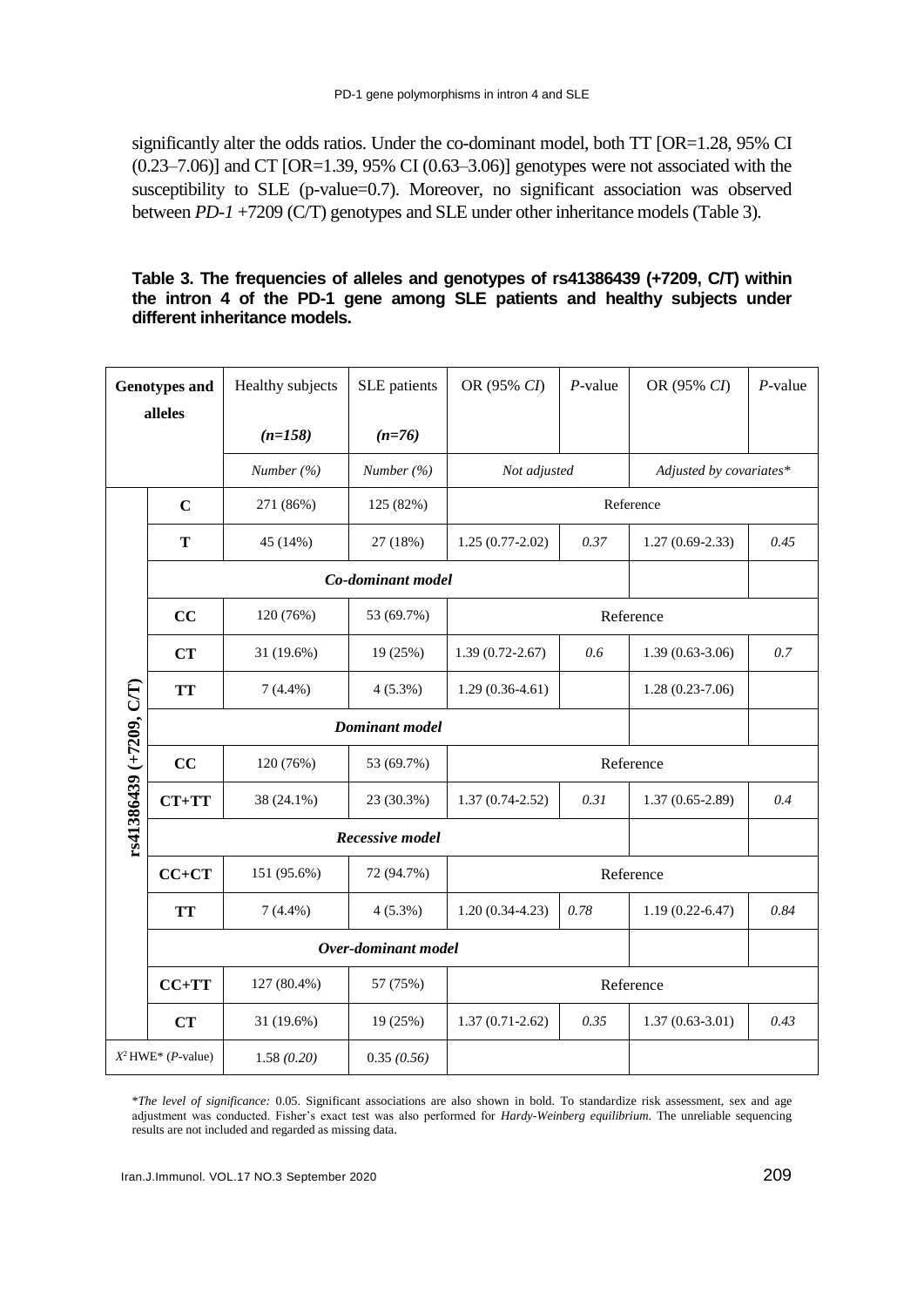### **The** *PD-1* **Haplotypes within Intron 4 and Association with SLE.**

The EM algorithm was adopted to build up haplotypes between two identified polymorphic regions of the *PD-1* gene, which disclosed a higher prevalence of *H2* (AC; +7499/+7209) [OR=1.70, 95% CI (1.24–2.33), p-value=0.0012] haplotype among patients, thereby demonstrating an elevated risk of SLE in *H2* careers (Table 4). The relative LD between two *PD-1* SNPs was formed according to the D′ values (D′ values limited to zero show the absence of LD, while those approaching 1 represent complete LD). The SNP stats analysis revealed a nearly complete LD among the tested *PD-1* SNPs [D′ value = 0.9411, r=0.5249 (pvalue<0.0001)].

#### **Table 4. Analysis of haplotype frequencies of PD-1 SNPs within the intron 4 and their association with SLE susceptibility; Adjusted by covariates (Sex and Age).**

| <b>Haplotype</b>                                                                          | $+7499$ | $+7209$ | SLE patients | <b>Healthy Subjects</b> | OR (95% CI)         | $P$ -value |
|-------------------------------------------------------------------------------------------|---------|---------|--------------|-------------------------|---------------------|------------|
|                                                                                           | (G/A)   | (C/T)   | $(2n=152)$   | $(2n=298)$              |                     |            |
|                                                                                           |         |         | $N(\%)$      | $N(\%)$                 |                     |            |
| H1                                                                                        | G       | C       | 82 (53.95 %) | 198 (66.44 %)           | Reference           |            |
| H2                                                                                        | A       | C       | 44 (28.29 %) | 58 (19.46 %)            | $1.70(1.24 - 2.33)$ | 0.0012     |
| H <sub>3</sub>                                                                            | A       | T       | 26(17.76)    | 40 (13.43 %)            | $1.54(1.08-2.21)$   | 0.19       |
| H <sub>4</sub>                                                                            | G       | T       | rare         | 2(0.67%)                | <b>NA</b>           | <b>NA</b>  |
| Global haplotype association $p$ -value: $0.039$ ; NA: not applicable for rare haplotypes |         |         |              |                         |                     |            |

#### **Lack of Association between Disease Activity,** *PD-1* **Genotypes and Haplotypes**.

We also evaluated the association of *PD-1* genotypes and haplotypes with SLEDAI scores. However, no significant difference of SLEDAI score was demonstrated between any of the genotypes and constructed haplotypes in both polymorphic loci.

## **DISCUSSION**

SLE as a complex autoimmune and a chronic inflammatory disorder encompasses diverse clinical and laboratory manifestations [\(1](#page-8-0)[,2](#page-8-1)[,22\)](#page-9-1). Environmental and infectious agents among individuals with genetic background may trigger the onset of the disease. Genetic predisposition may also play a role in the deterioration and propagation of disease [\(3\)](#page-8-12). PD-1 is an immunoregulatory surface molecule involved in the modulation of self-tolerance [\(15,](#page-9-0)[19\)](#page-9-8). Intron 4 of the PD-1 gene is comprised of several transcription binding sites for regulatory elements [\(17\)](#page-9-2). The polymorphisms in these loci may result in gene expression alterations. The presence of polymorphisms within the intron 4 of the *PD-1* gene could also be associated with susceptibility to various disorders such as SLE [\(19\)](#page-9-8), rheumatoid arthritis (RA) [\(16\)](#page-9-9), ankylosing spondylitis (AS) [\(18\)](#page-9-10), type I diabetes [\(28\)](#page-9-11), multiple sclerosis (MS) [\(29\)](#page-9-12) and viral infections, including HCV [\(30\)](#page-9-13), HIV [\(31\)](#page-9-14) and HBV [\(32\)](#page-9-15). In the present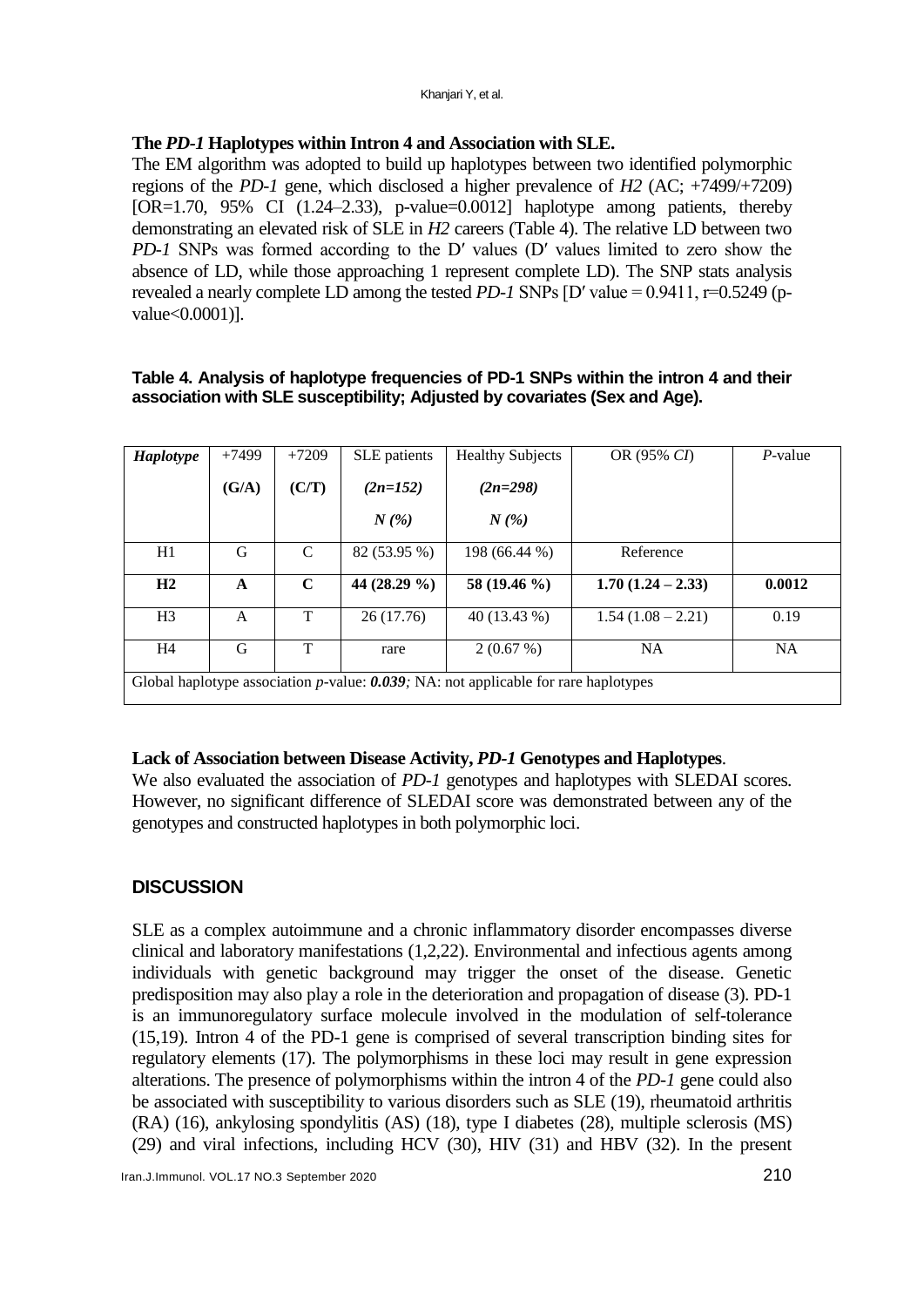study, we determined *PD-1* gene polymorphisms within intron 4 among SLE patients and healthy subjects by PCR-sequencing and recognized two distinct polymorphic loci (rs6705653 and rs41386439). Regarding the allelic frequencies and genotype distributions of *PD-1* +7499 (G/A), the AA genotype was significantly higher among SLE patients. In accordance with previous studies [\(25\)](#page-9-5), the homozygous AA and heterozygous GA genotypes were more prevalent among SLE patients, and the GG genotype was higher among healthy subjects (Table 2). Thus, the presence of A allele, and consequently AA genotype within this locus could be attributed to the elevated risk of SLE. Moreover, the presence of G allele and GG genotype within +7499 locus of the *PD-1* gene could have protective effects against SLE. According to the lack of experimental reports on the association of +7499 locus with SLE [\(25\)](#page-9-5), to the best of our knowledge [\(33](#page-9-16)[,34\)](#page-10-0), this is the first study reporting the significant association of this locus with SLE as well as the first study investigating *PD-1* +7499 (G/A) SNP in an Iranian population. However, further studies should be conducted to highlight the functional importance of SNPs in this site. Analysis of the allelic frequencies of *PD-1* +7209 (C/T) polymorphisms among SLE patients compared to healthy subjects showed no significant difference. Previous studies revealed that *PD-1* +7209 (C/T) polymorphisms may weaken the binding potency of NFκB and RUNX1 transcription factors, alter the expression of PD-1 among SLE patients and deteriorate the disease status [\(35\)](#page-10-1). Several exclusive studies in Poland [\(35\)](#page-10-1) and Taiwan [\(19\)](#page-9-8) reported the association of *PD-1* +7209 (C/T) polymorphisms with the risk of SLE, which were inconsistent with ours but not significant. These findings denote that T allele could be introduced as a possible SLE risk allele and C allele could be protective. According to the literature, this is the first study investigating the association of rs41386439 polymorphisms with SLE in an Iranian population. We also analyzed the haplotypes of identified polymorphisms within the intron 4 region of the *PD-1* gene. Our findings revealed that the AC (+7499/+7209) haplotype was significantly associated with the increased risk of SLE. In accordance with previous studies [\(25](#page-9-5)[,28\)](#page-9-11), the co-occurrence of A and C alleles in patients could be introduced as risk alleles. Thus, individuals with CC/GG haplotype might be less likely to develop SLE, as described previously [\(28\)](#page-9-11). The relative LD between two tested *PD-1* SNPs was almost complete. Although previous studies on Iranian subjects did not investigate the association of these SNPs with SLE, further investigations should be conducted to confirm or reject our findings. The investigation of the distribution of alleles, genotypes and haplotypes based on the disease severity resulted in no significant findings, all genotypes and haplotypes were distributed equally regarding SLEDAI scores. Therefore, these polymorphic loci are probably not suitable to estimate the disease activity in SLE patients. In conclusion, analysis of the sequencing results of the intron 4 within the *PD-1* gene revealed a significant association between occurrence of A allele and AA genotypes of *PD-1* +7499 (G/A) SNP with a higher risk of developing SLE, while G allele was significantly higher in healthy subjects. Moreover, the association of the AC (+7499/+7209) haplotype with SLE was explicit. However, no significant relation was noticed between PD-1 +7209 (C/T) SNP and SLE. Likewise, the genotypes and haplotypes were not related to the SLEDAI scores. Although our findings indicate compelling differences in the allelic frequencies and genotype distribution of SLE patients compared to healthy subjects in an Iranian population, further investigations are needed due to the limited sample size of our research to confirm current results and determine the effects of these genetic changes on increasing the chance of developing SLE.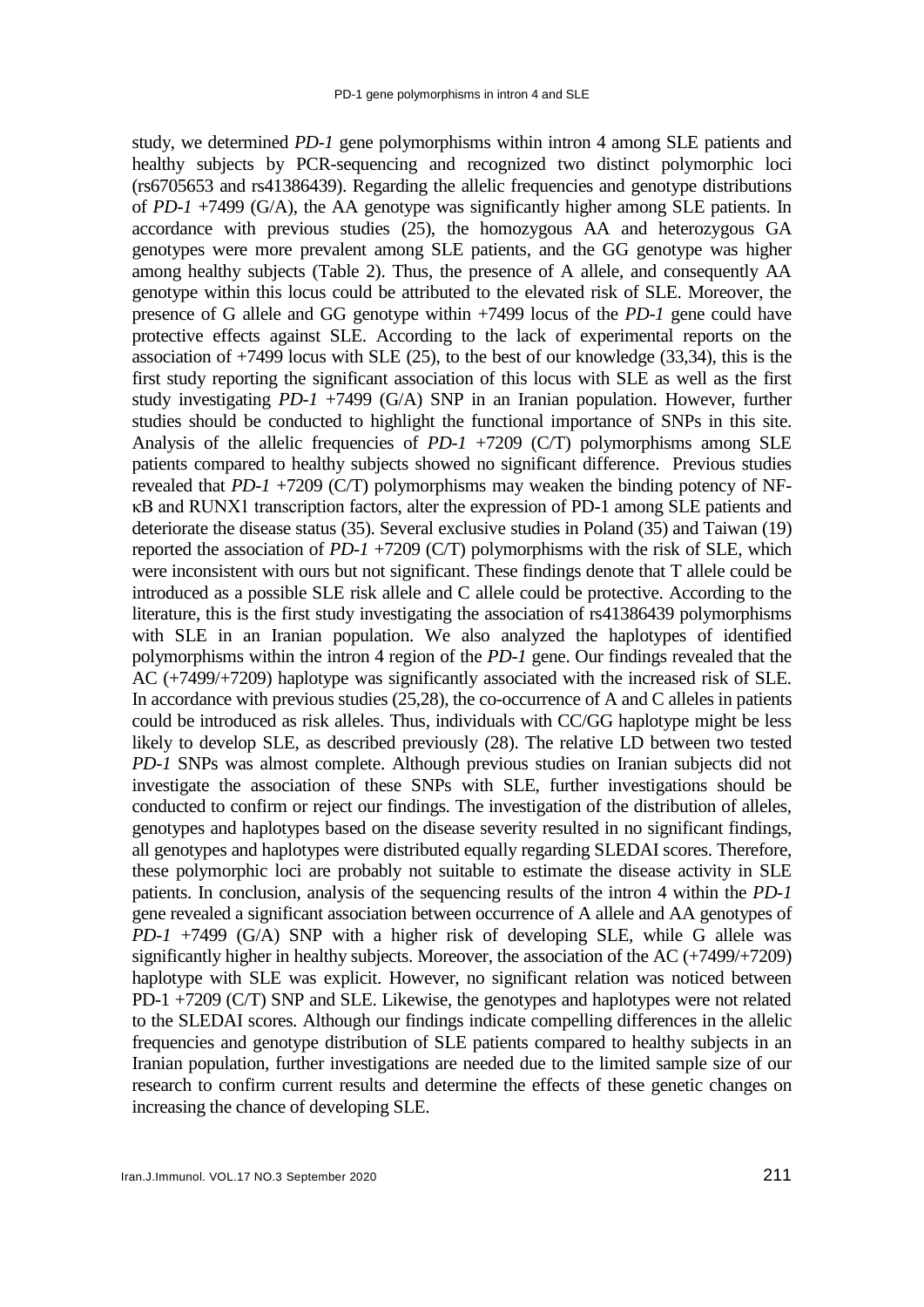#### **ACKNOWLEDGEMENTS**

This article was derived from a thesis of Master`s degree in the field of medical virology (Code of Ethics: IR.GOUMS.REC.1395.106) at Gorgan School of Medicine, Golestan University of Medical Sciences, Gorgan, Iran. All of the authors are contributed equally to the manuscript. All authors read and approved the final manuscript.

#### **REFERENCES**

<span id="page-8-0"></span>1. Crispín JC, Liossis S-NC, Kis-Toth K, Lieberman LA, Kyttaris VC, Juang Y-T, et al. Pathogenesis of human systemic lupus erythematosus: recent advances. Trends Mol Med 2010; 16:47-57.

<span id="page-8-1"></span>2. Buyon JP, Systemic Lupus Erythematosus, In: Klippel JH, Stone JH, Crofford LJ, White PH (eds), Primer on the Rheumatic Diseases, New York, Springer, 2008:303-338.

<span id="page-8-12"></span>3. Wallace D, Hahn BH. Dubois' Lupus Erythematosus and Related Syndromes, 8th Edition, United States, Elsevier Health Sciences; 2012.

4. Sahebari M, Roshandel G, Saadati N, Saghafi M, Abdolahi N, Rezaieyazdi Z. Cathelicidin (LL-37) and its correlation with pro-oxidant, antioxidant balance and disease activity in systemic lupus erythematosus: a cross-sectional human study. Lupus. 2017; 26:975-82.

<span id="page-8-2"></span>5. Javierre BM, Hernando H, Ballestar E. Environmental triggers and epigenetic deregulation in autoimmune disease. Discov Med. 2011; 12:535-45.

<span id="page-8-3"></span>6. Mohammadi S, Ebadpour MR, Sedighi S, Saeedi M, Memarian A. Glucocorticoid-induced leucine zipper expression is associated with response to treatment and immunoregulation in systemic lupus erythematosus. Clin Rheumatol. 2017; 36:1765-1772.

<span id="page-8-4"></span>7. Mohammadoo-Khorasani M, Salimi S, Tabatabai E, Sandoughi M, Zakeri Z, Farajian-Mashhadi F. Interleukin-1β (IL-1β) & IL-4 gene polymorphisms in patients with systemic lupus erythematosus (SLE) & their association with susceptibility to SLE. Indian J Med Res. 2016; 143:591-6.

<span id="page-8-5"></span>8. Feng JB, Ni JD, Yao X, Pan HF, Li XP, Xu JH, et al. Gender and age influence on clinical and laboratory features in Chinese patients with systemic lupus erythematosus: 1,790 cases. Rheumatol Int. 2010; 30:1017-23.

<span id="page-8-6"></span>9. Mohammadi S, Sedighi S, Memarian A, Yazdani Y. Overexpression of interferon-γ and indoleamine 2, 3-dioxygenase in systemic lupus erythematosus: relationship with the disease activity. LaboratoriumsMedizin. 2017; 41:41-7.

<span id="page-8-7"></span>10. Mohammadoo-Khorasani M, Musavi M, Mousavi M, Moossavi M, Khoddamian M, Sandoughi M, et al. Deoxyribonuclease I gene polymorphism and susceptibility to systemic lupus erythematosus. Clin Rheumatol. 2016; 35:101-5.

<span id="page-8-8"></span>11. Hatano H, Jain V, Hunt PW, Lee TH, Sinclair E, Do TD, et al. Cell-based measures of viral persistence are associated with immune activation and programmed cell death protein 1 (PD-1)– expressing CD4+ T cells. J Infect Dis. 2013; 208:50-6.

<span id="page-8-9"></span>12. Ou X, Xu S, Li YF, Lam KP. Adaptor protein DOK3 promotes plasma cell differentiation by regulating the expression of programmed cell death 1 ligands. Proc Natl Acad Sci 2014; 111:11431-6.

<span id="page-8-10"></span>13. Pardoll DM. The blockade of immune checkpoints in cancer immunotherapy. Nat Rev Cancer. 2012; 12:252-64.

<span id="page-8-11"></span>14. Prokunina L, Castillejo-López C, Öberg F, Gunnarsson I, Berg L, Magnusson V, et al. A regulatory polymorphism in PDCD1 is associated with susceptibility to systemic lupus erythematosus in humans. Nat Genet. 2002; 32:666-9.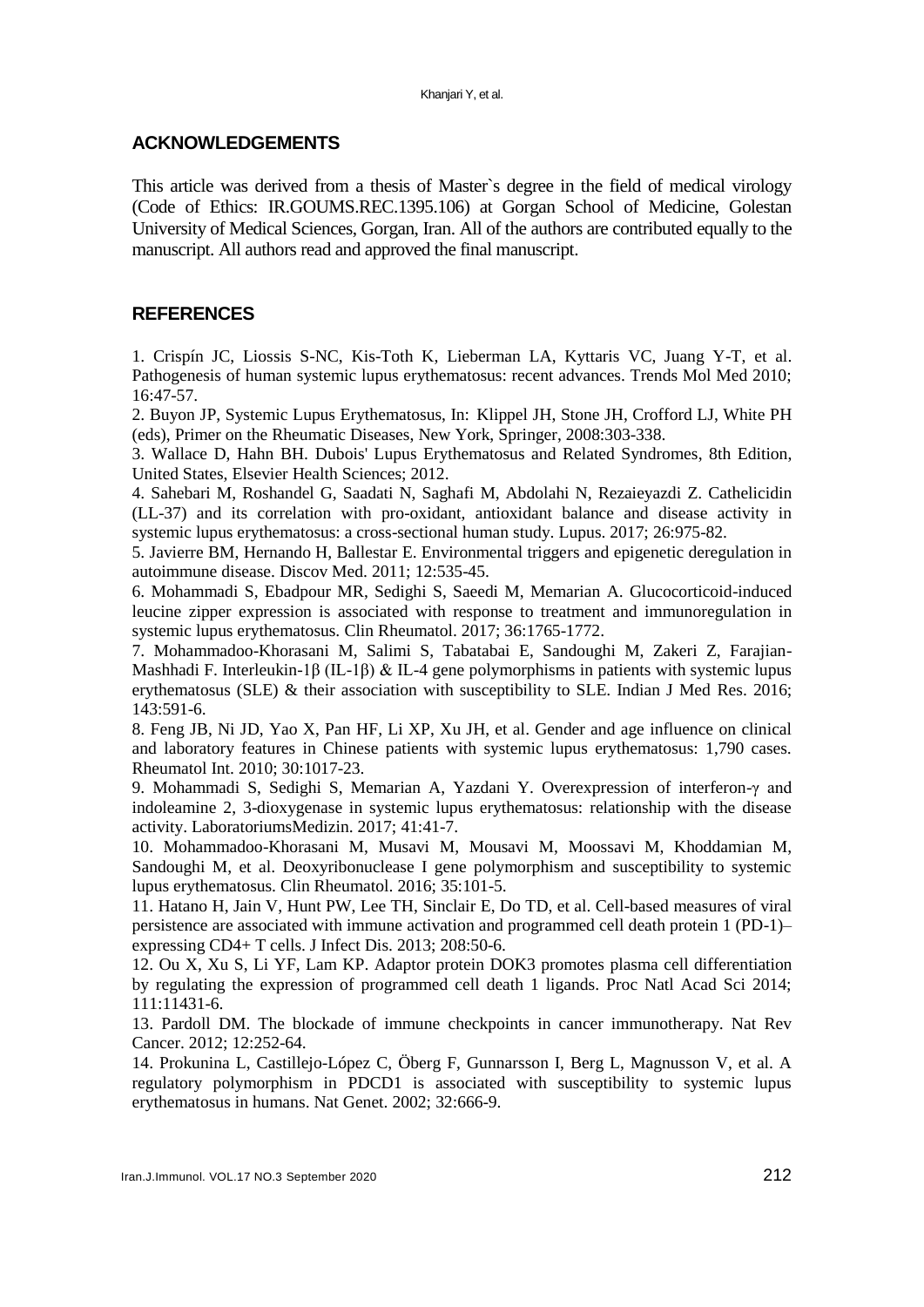<span id="page-9-0"></span>15. Fujisawa R, Haseda F, Tsutsumi C, Hiromine Y, Noso S, Kawabata Y, et al. Low programmed cell death‐1 (PD‐1) expression in peripheral CD4+ T cells in Japanese patients with autoimmune type 1 diabetes. Clin Exp Immunol. 2015; 180:452-7.

<span id="page-9-9"></span>16. Siwiec A, Majdan M, Ciesielka M, Mlak R, Krajka T. SAT0063 Association of the Programmed Death 1 Gene Polymorphism with the Development of Rheumatoid Arthritis in the Population of South-Eastern Poland. Ann Rheum Dis. 2015; 74(Suppl 2):671.

<span id="page-9-2"></span>17. Lin SC, Yen JH, Tsai JJ, Tsai WC, Ou TT, Liu HW, et al. Association of a programmed death 1 gene polymorphism with the development of rheumatoid arthritis, but not systemic lupus erythematosus. Arthritis Rheum. 2004; 50:770-5.

<span id="page-9-10"></span>18. Lee SH, Lee YA, Woo DH, Song R, Park EK, Ryu MH, et al. Association of the programmed cell death 1 (PDCD1) gene polymorphism with ankylosing spondylitis in the Korean population. Arthritis Res Ther. 2006; 8: R163.

<span id="page-9-8"></span>19. Wang SC, Chen YJ, Ou TT, Wu CC, Tsai WC, Liu HW, et al. Programmed death-1 gene polymorphisms in patients with systemic lupus erythematosus in Taiwan. J Clin Immunol. 2006; 26:506-11.

20. Curran CS, Gupta S, Sanz I, Sharon E. PD-1 immunobiology in systemic lupus erythematosus. J Autoimmun. 2019; 97:1-9.

21. Gao J, Gai N, Wang L, Liu K, Liu XH, Wei LT, et al. Meta-analysis of programmed cell death 1 polymorphisms with systemic lupus erythematosus risk. Oncotarget. 2017; 8:36885-97.

<span id="page-9-1"></span>22. Magnusson V. Genetic studies on Systemic Lupus Erythematosus: A fine mapping and candidate gene approach. Acta Universitatis Upsaliensis. 2002; P:54.

<span id="page-9-3"></span>23. Bello GA, Brown MA, Kelly JA, Thanou A, James JA, Montgomery CG. Development and validation of a simple lupus severity index using ACR criteria for classification of SLE. Lupus Sci Med. 2016; 3:e000136.

<span id="page-9-4"></span>24. World Medical Association Declaration of Helsinki: Ethical principles for medical research involving human subjects. JAMA. 2013; 310:2191-4.

<span id="page-9-5"></span>25. Nielsen C, Laustrup H, Voss A, Junker P, Husby S, Lillevang ST. A putative regulatory polymorphism in PD-1 is associated with nephropathy in a population-based cohort of systemic lupus erythematosus patients. Lupus. 2004; 13:510-6.

<span id="page-9-6"></span>26. Solé X, Guinó E, Valls J, Iniesta R, Moreno V. SNPStats: a web tool for the analysis of association studies. Bioinformatics. 2006; 22:1928-9.

<span id="page-9-7"></span>27. Excoffier L, Lischer HE. Arlequin suite ver 3.5: a new series of programs to perform population genetics analyses under Linux and Windows. Molecular ecology resources. 2010; 10:564-7.

<span id="page-9-11"></span>28. Nielsen C, Hansen D, Husby S, Jacobsen B, Lillevang ST. Association of a putative regulatory polymorphism in the PD‐1 gene with susceptibility to type 1 diabetes. Tissue antigens. 2003; 62:492-7.

<span id="page-9-12"></span>29. Kroner A, Mehling M, Hemmer B, Rieckmann P, Toyka KV, Mäurer M, et al. A PD‐1 polymorphism is associated with disease progression in multiple sclerosis. Ann Neurol. 2005; 58:50-7.

<span id="page-9-13"></span>30. Urbani S, Amadei B, Tola D, Massari M, Schivazappa S, Missale G, et al. PD-1 expression in acute hepatitis C virus (HCV) infection is associated with HCV-specific CD8 exhaustion. J Virol. 2006; 80:11398-403.

<span id="page-9-14"></span>31. Petrovas C, Casazza JP, Brenchley JM, Price DA, Gostick E, Adams WC, et al. PD-1 is a regulator of virus-specific CD8+ T cell survival in HIV infection. J Exp Med. 2006; 203:2281- 92.

<span id="page-9-15"></span>32. Peng G, Li S, Wu W, Tan X, Chen Y, Chen Z. PD-1 upregulation is associated with HBVspecific T cell dysfunction in chronic hepatitis B patients. Mol Immunol. 2008; 45:963-70.

<span id="page-9-16"></span>33. Thorburn C, Prokunina-Olsson L, Sterba K, Lum R, Seldin M, Alarcon-Riquelme ME, et al. Association of PDCD1 genetic variation with risk and clinical manifestations of systemic lupus erythematosus in a multiethnic cohort. Genes Immun. 2007; 8:279-87.